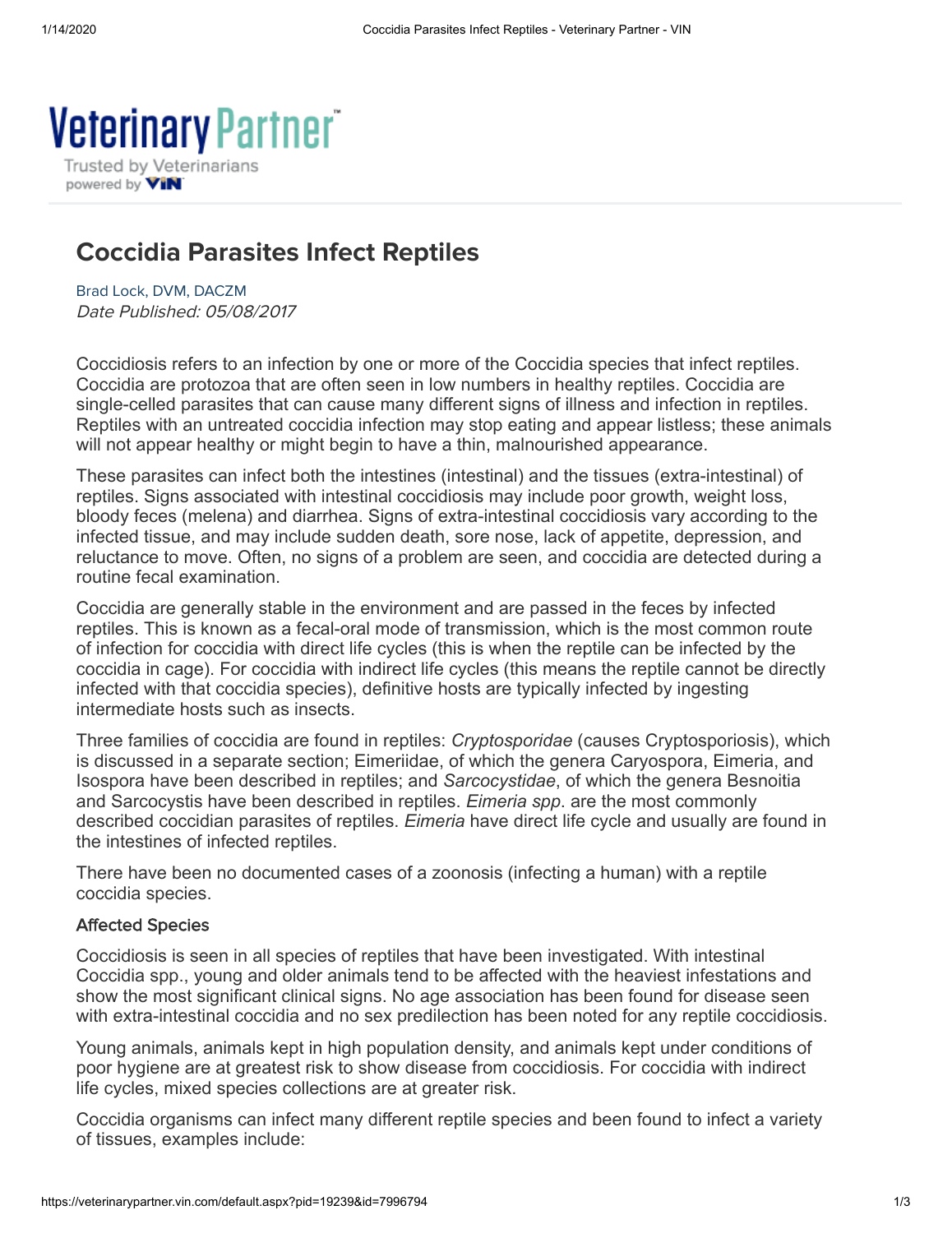- Tissue cysts in the kidneys of basilisks (*Basilicus basilicus*); intestine, liver, and spleen of ameiva (*Ameiva ameiva*); and heart of wall lizards (*Lacerta dugesii*).
- *Caryospora chelonae*, which has a direct life cycle, is a significant pathogen in green turtles (*Chelonia mydas*), causing primarily intestinal lesions, although lesions may also be in the kidney, thyroid, and brain.
- *Choleoeimeria hirbayah* is a significant pathogen of veiled chameleons (*Chamaeleo calyptratus*).
- Intranuclear coccidiosis is a significant disease of tortoises, causing high mortality:
	- Organisms are found in cell nuclei of numerous organs, including GI tract, liver, kidney, and spleen.
	- In Sulawesi tortoises, this organism has been associated with erosive rhinitis (infection of the nose). The life cycle of this organism is not known.
- *Isospora jaracimrmani* can be a significant pathogen in veiled chameleons (*Chamaeleo calyptratus*), and *I. amphiboluri* is the most common coccidia seen, and can be, a significant pathogen in bearded dragons (*Pogona vitticeps*).
- *Klossiella boae* has been reported from the kidneys of a Boa constrictor.
- Significant intestinal disease has been associated with Sarcocystis in a bull snake (Pituophis melanoleucus sayi).

Given the number of different reptile species and groups that have been found infected and diseased by coccidia, it is safe to assume that any reptile can have coccidiosis.

## **Diagnosis**

Your veterinarian will start by taking a thorough medical history and give a physical examination. Findings in cases of infection with coccidia that is causing disease vary according to the species of coccidia and the host; often, there are no abnormalities. Abnormalities that are commonly seen may include poor growth, weight loss, and depression. Because many diseases other than coccidiosis can cause these signs, your veterinarian may need to perform some additional tests and ask some questions to get a diagnosis that may include a thorough history, taking blood for a complete blood count and plasma chemistry, X-rays, fecal examination or PCR testing. This is critical because the disease significance and approach vary greatly depending on coccidian species, so identifying the coccidia is essential.

Some species of coccidia can be seen on blood smears, so your veterinarian may want to collect blood to have a look. One of the most common ways to identify an infection with coccidia is through the feces and so a fecal floatation test may be done. Your veterinarian will look at the feces under a microscope, then determine the number of oocysts that are on the slide. Your veterinarian will decide if they are in high enough numbers to treat and what medication would work best.

A nested polymerase chain reaction (PCR) test is available for all coccidia from the University of Florida. For this test your veterinarian may need to perform a biopsy or other test to collect the tissue samples needed for PCR or to have a pathologist look under a microscope for a diagnosis.

### **Treatment**